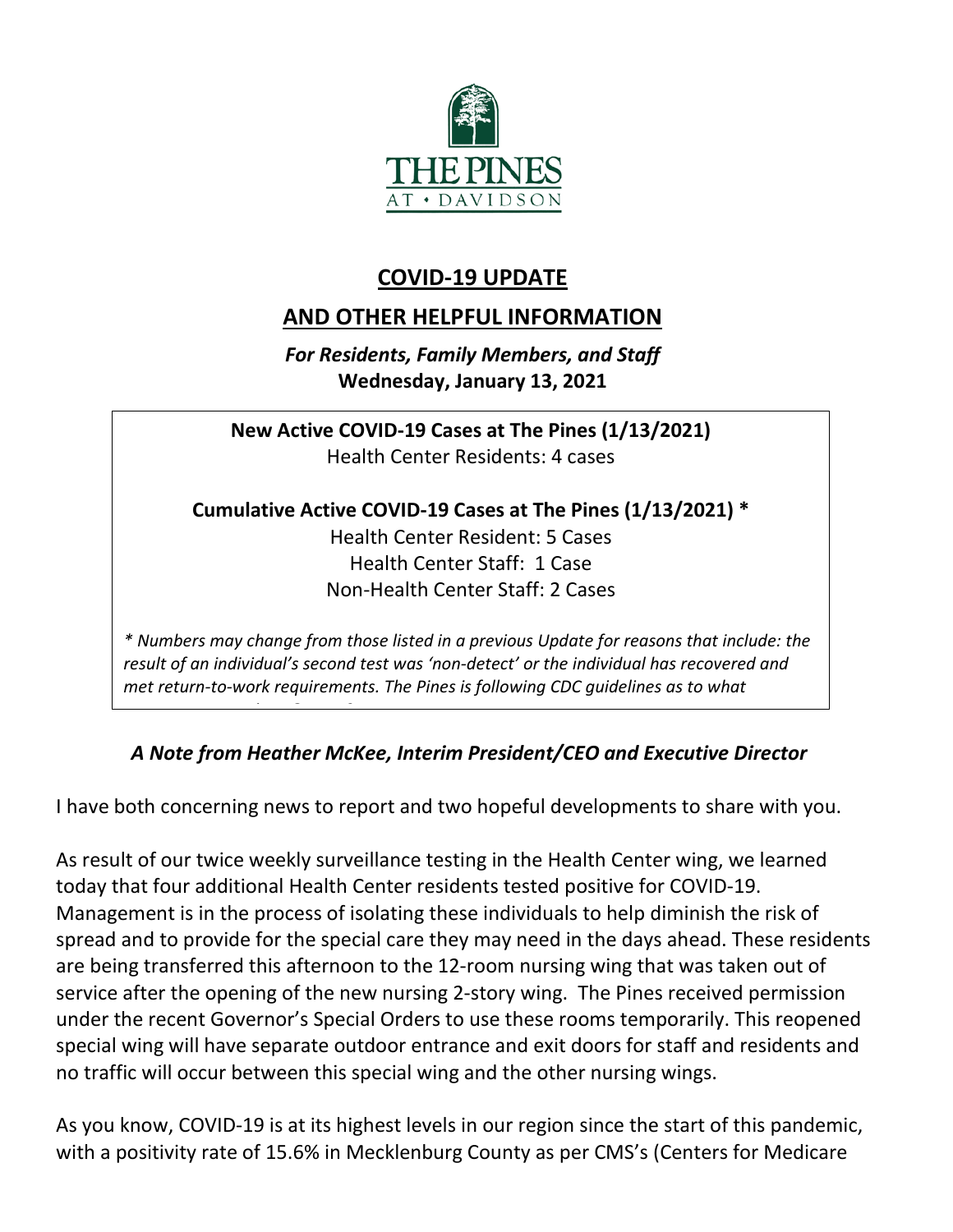and Medicaid) most recent 1/5/2021 report. We urge residents and staff to stay vigilant in their safety practices at this particularly vulnerable time.

I am pleased to announce, after diligent efforts by The Pines leadership, elected officials, and LeadingAgeNC, The Pines' Federal Pharmacy Partner for 1a COVID-19 onsite vaccinations clinics, Omnicare/CVS, has been directed by the North Carolina Department of Health and Human Services to provide some vaccines to Independent Living residents. Currently, senior national executives at Omnicare/CVS are working to secure as many doses as possible and to schedule clinics dates at The Pines that meet the vaccine manufacturer recommended time between doses.

Federal Pharmaceutical Partners such as Omnicare/CVS, as well as health systems like Atrium and Novant are confronting supply, staffing, distribution, and scheduling challenges that impact the ability to distribute and administer the vaccines. These supply difficulties stem from state and federal distribution issues, as detailed in yesterday's *Charlotte Observer*: [Vaccine Supply Bottleneck](https://www.charlotteobserver.com/news/coronavirus/article248446720.html?ac_cid=DM362595&ac_bid=-887860272) and in today's *Charlotte Observer*: [NC Could Expand COVID](https://www.charlotteobserver.com/news/coronavirus/article248446410.html)  [Vaccine Eligibility.](https://www.charlotteobserver.com/news/coronavirus/article248446410.html) The second article notes that states such as North Carolina (that have not administered a significant percentage of the vaccine doses that they already received) could receive fewer doses in the future. These are among the greatest challenges The Pines currently faces: a supply and distribution system that it does not control.

Given supply constraints and the imperative to vaccinate Health Center residents and staff as quickly as possible, The Pines will prioritize administration of ONSITE vaccines to those Independent Living residents whose advanced age and/or health conditions place them at greatest risk from exposure to or complications from COVID-19. These residents will be contacted by staff regarding the information that they will need to prepare, which include copies of medical and prescription cards as well as consent forms that will need to be signed.

We continue to ask all Independent Living residents who are able to travel off campus (either on their own or with the help of a family member or friend) to make arrangements through their medical provider or the County to get vaccinated at one of the vaccination clinics in this region. For those residents who are unable to drive, The Pines will continue to provide transportation to vaccination clinics in the nearby area. Please call Margo Caldwell at ext. 1467 or Stephanie Clontz at ext. 1454 to let The Pines know if you have received a first dose vaccination off-site. This will help The Pines greatly with its vaccination planning for those residents unable to travel offsite.

Some residents who have been vaccinated offsite have asked if they need to continue to be under quarantine status. The answer is yes – individuals who have been vaccinated for COVID-19 can still spread the virus as asymptomatic carriers. Also, the Pfizer and Moderna COVID-19 vaccines require two doses to be effective, so we ask that residents to still exercise caution even if they have had a first dose of a COVID-19 vaccine.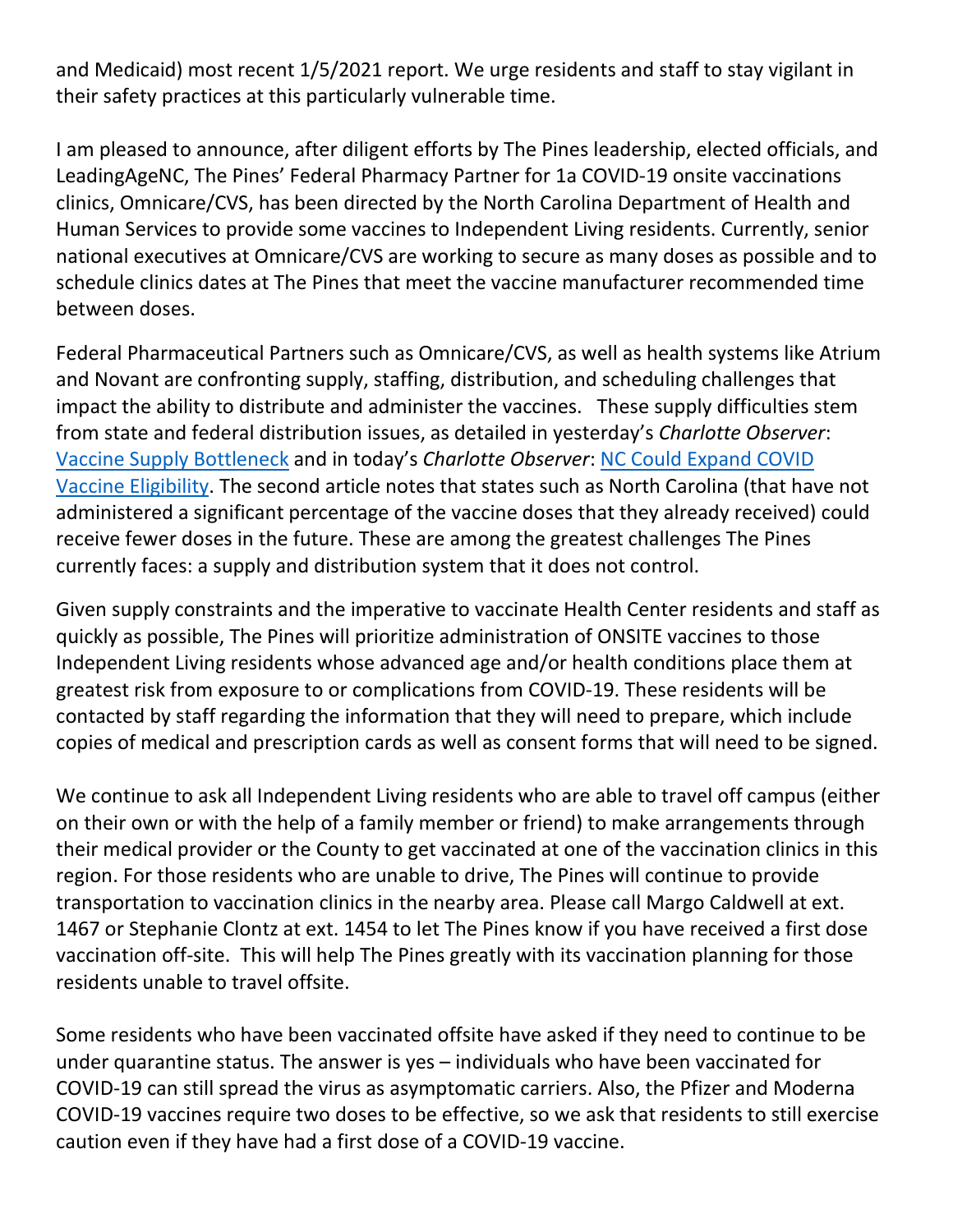While we are making progress on the vaccine front, it is clear by every objective measure we are in the midst of a very serious resurgence of the COVID-19 virus. The State of North Carolina and Mecklenburg County have both issued urgent calls to all citizens to stay at home except for essential travel, i.e. vaccination appointments, and to strictly adhere to COVID-19 safety precautions. It may take many months for the vaccines to effectively lessen the spread of the virus. As such, we are grateful for your vigilance and continuing patience. The Pines is a strong, resilient community and we will meet this challenge together.

I end with additional good news on the horizon: due to remarkable support from generous donors, our Chaplaincy Fund is *very* close to realizing the minimum needed to launch a parttime (initially) Chaplaincy position. Residents, directors, family members and staff have contributed a total of \$112,000.00 of the \$110,000.00 needed to establish this position. We are grateful to the Residents' Association for its endorsement and contributions to this important initiative.

As you may know, it was the Resident Association's Support and Spiritual Concerns Committee that began this effort to raise funds for the hiring of an ecumenical chaplain. This staff addition would help meet the spiritual and counseling needs of The Pines' community, which have grown considerably during these challenging times. If you would like to learn more or support this effort, please click the following link: [Chaplaincy Fund.](https://www.mycommunity-center.com/filephotos/463/brochure.pdf) Again, we thank the many individuals who are committed to establishing this Chaplaincy position and are looking forward to realizing this valuable staff addition for our Pines' community.

#### **ADDITIONAL INFORMATION**

## **Virtual Concert Featuring Cynthia and Bill Lawing**

Earl Edmondson shares the following information about an upcoming concert:

At 3:00 p.m. on Sunday, February 21, Music at St. Alban's (Davidson), in collaboration with WDAV classical radio (89.9), will present a virtual concert offered to all without charge. The performers are the well-known husband and wife duo, Cynthia Lawing, piano, and William Lawing, trumpet. William holds a named chair as professor in the music at Davidson College, conducts the College's jazz ensemble and other wind groups, and is a member of the Western Piedmont Symphony Orchestra; Cynthia has long served as artist associate in piano at the College.